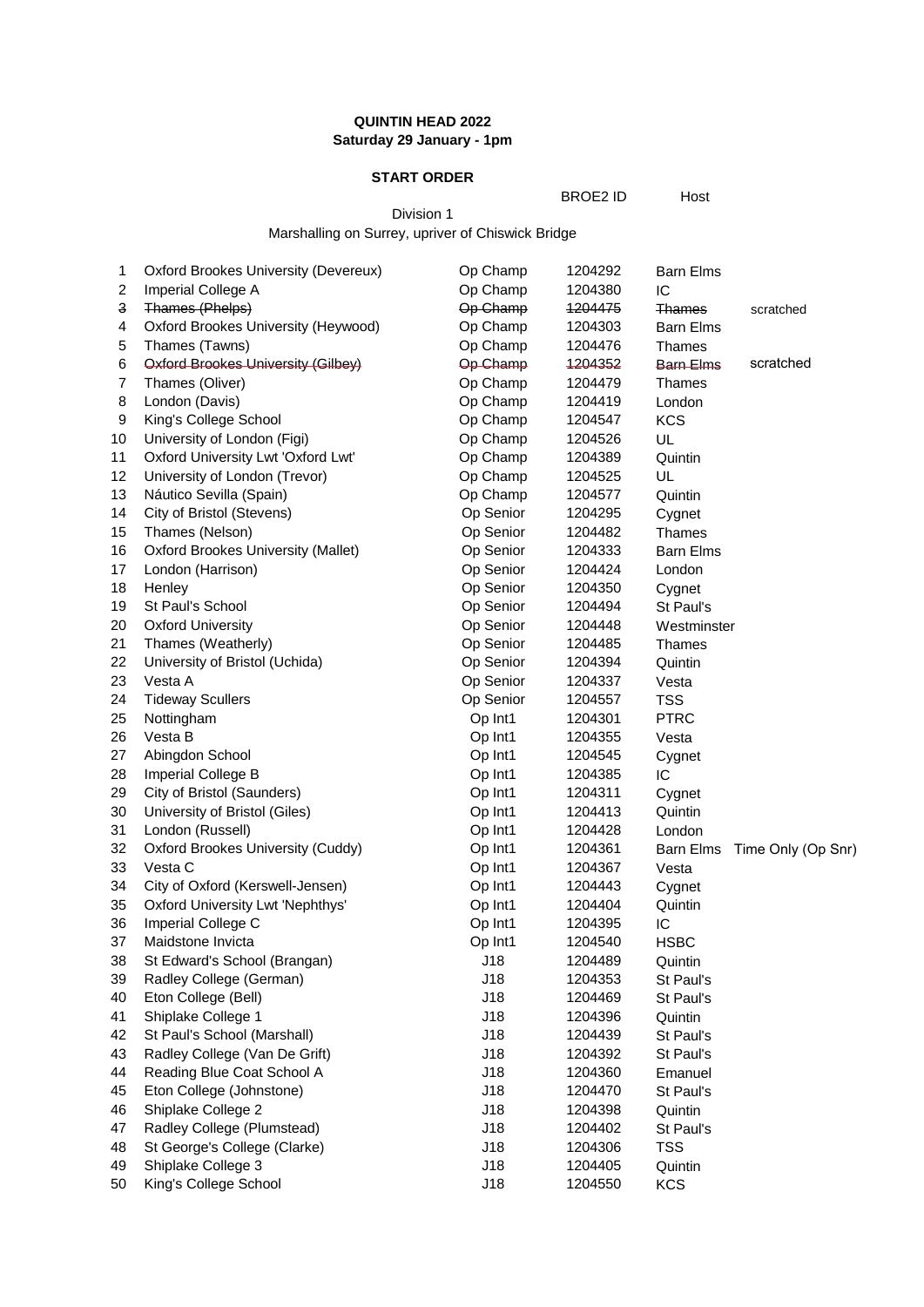# Division 2 Marshalling on Middlesex, upriver of Chiswick Bridge

| 51  | <b>Westminster School</b>                 | J18                 | 1204461 | Westminster      |                  |
|-----|-------------------------------------------|---------------------|---------|------------------|------------------|
| 52  | St Paul's School (Lavington)              | J18                 | 1204442 | St Paul's        |                  |
| 53  | Reading Blue Coat School B                | J18                 | 1204372 | Emanuel          |                  |
| 54  | St Edward's School (Maddox)               | J18                 | 1204493 | Quintin          |                  |
| 55  | 1863                                      | J18                 | 1204510 | UL               |                  |
| 56  | Nottingham and Union                      | J18                 | 1204324 | <b>PTRC</b>      |                  |
| 57  | Dulwich College (Taylor)                  | J18                 | 1204474 | Dulwich          |                  |
| 58  | Emanuel School (Dammann Smith)            | J18                 | 1204514 | Emanuel          |                  |
| 59  | St George's College (Kanaan)              | J18                 | 1204328 | <b>TSS</b>       |                  |
| 60  | Emanuel School (Mead)                     | J18                 | 1204515 | Emanuel          |                  |
| 64  | Dulwich College 3rd VIII                  | $48$                | 1204477 | <b>Dulwich</b>   | scratched        |
| 62  | Kew House School                          | J18                 | 1204541 | Quintin          |                  |
| 63  | East India Club                           | Op Int <sub>2</sub> | 1204524 | Quintin          |                  |
| 64  | University of Bristol (Jones)             | Op Int <sub>2</sub> | 1204462 | Quintin          |                  |
| 65  | <b>Dulwich College</b>                    | Op Int <sub>2</sub> | 1204473 | Dulwich          |                  |
| 66  | City of Oxford (Moore)                    | Op Int <sub>2</sub> | 1204446 | Cygnet           |                  |
| 67  | Auriol Kensington (Whyte)                 | Op Int <sub>2</sub> | 1204530 | AK               |                  |
| 68  | Reading                                   | Op Int <sub>2</sub> | 1204464 | Cygnet           |                  |
| 69  | Imperial College D                        | Op Int <sub>2</sub> | 1204403 | IC               |                  |
| 70  | Auriol Kensington (Fishlock)              | Op Int <sub>2</sub> | 1204527 | AK               |                  |
| 71  | Vesta D                                   | Op Int <sub>2</sub> | 1204374 | Vesta            | Time Only        |
| 72  | London (Stace)                            | Op Int <sub>2</sub> | 1204431 | London           |                  |
| 73  | Auriol Kensington (Lewis)                 | Op Int <sub>2</sub> | 1204528 | ΑK               |                  |
| 74  | <b>Oxford Academicals (Frost)</b>         | Op Int <sub>2</sub> | 1204467 | <b>PTRC</b>      |                  |
| 75  | Sons of the Thames                        | Op Int <sub>2</sub> | 1204359 | Sons             |                  |
| 76  | Pembroke College Cambridge 1              | Op Int <sub>2</sub> | 1204452 | UL               |                  |
| 77  | City of Bristol (Wells)                   | Op Int <sub>2</sub> | 1204327 | Gygnet           | scratched        |
| 78  | Putney Town B                             | Op Int <sub>2</sub> | 1204387 | <b>PTRC</b>      |                  |
| 147 | Putney Town A                             | Op Int <sub>2</sub> | 1204304 | <b>PTRC</b>      | moved from Devel |
| 79  | Oxford University Women A                 | W Champ             | 1204312 | IС               |                  |
| 80  | Vesta 1                                   | W Champ             | 1204381 | Vesta            |                  |
| 81  | Oxford Brookes University (Furness)       | W Champ             | 1204296 | <b>Barn Elms</b> |                  |
| 82  | Thames (Eastwood)                         | W Champ             | 1204488 | Thames           |                  |
| 83  | <b>Tideway Scullers (Lindsay)</b>         | W Champ             | 1204555 | <b>TSS</b>       |                  |
| 84  | Oxford University Women B                 | W Champ             | 1204340 | IC               |                  |
| 85  | Thames (Wesselmann)                       | W Champ             | 1204492 | <b>Thames</b>    |                  |
| 86  | London (Arthur)                           | W Champ             | 1204433 | London           |                  |
| 87  | University of London (Crocker)            | W Champ             | 1204534 | UL               |                  |
| 88  | Thames (Hallett)                          | W Champ             | 1204495 | <b>Thames</b>    |                  |
| 89  | University of London (Hollis)             | W Champ             | 1204532 | UL               |                  |
| 90  | <b>Oxford Brookes University (Colton)</b> | W Senior            | 1204307 | <b>Barn Elms</b> |                  |
| 91  | Vesta 2                                   | W Senior            | 1204384 | Vesta            |                  |
| 92  | Imperial College AA                       | W Senior            | 1204409 | IC               |                  |
| 93  | Oxford Brookes University (Cannon)        | W Senior            | 1204319 | <b>Barn Elms</b> |                  |
| 94  | <b>Tideway Scullers (Armstrong)</b>       | W Senior            | 1204556 | <b>TSS</b>       |                  |
| 95  | Mortlake Anglian & Alpha (Lloyd-Williams) | W Senior            | 1204417 | MAA              |                  |
| 96  | Oxford Brookes University (Fletcher)      | W Senior            | 1204329 | <b>Barn Elms</b> |                  |
| 97  | City of Bristol (Summers)                 | W Senior            | 1204343 | Cygnet           |                  |
| 98  | London (Cliff)                            | W Senior            | 1204435 | London           |                  |
| 99  | Nottingham (Holden)                       | W Senior            | 1204318 | <b>PTRC</b>      |                  |
| 100 | City of Bristol (Harris)                  | <b>W</b> Senior     | 1204356 | Gygnet           | scratched        |
|     |                                           |                     |         |                  |                  |

**2 minute gap**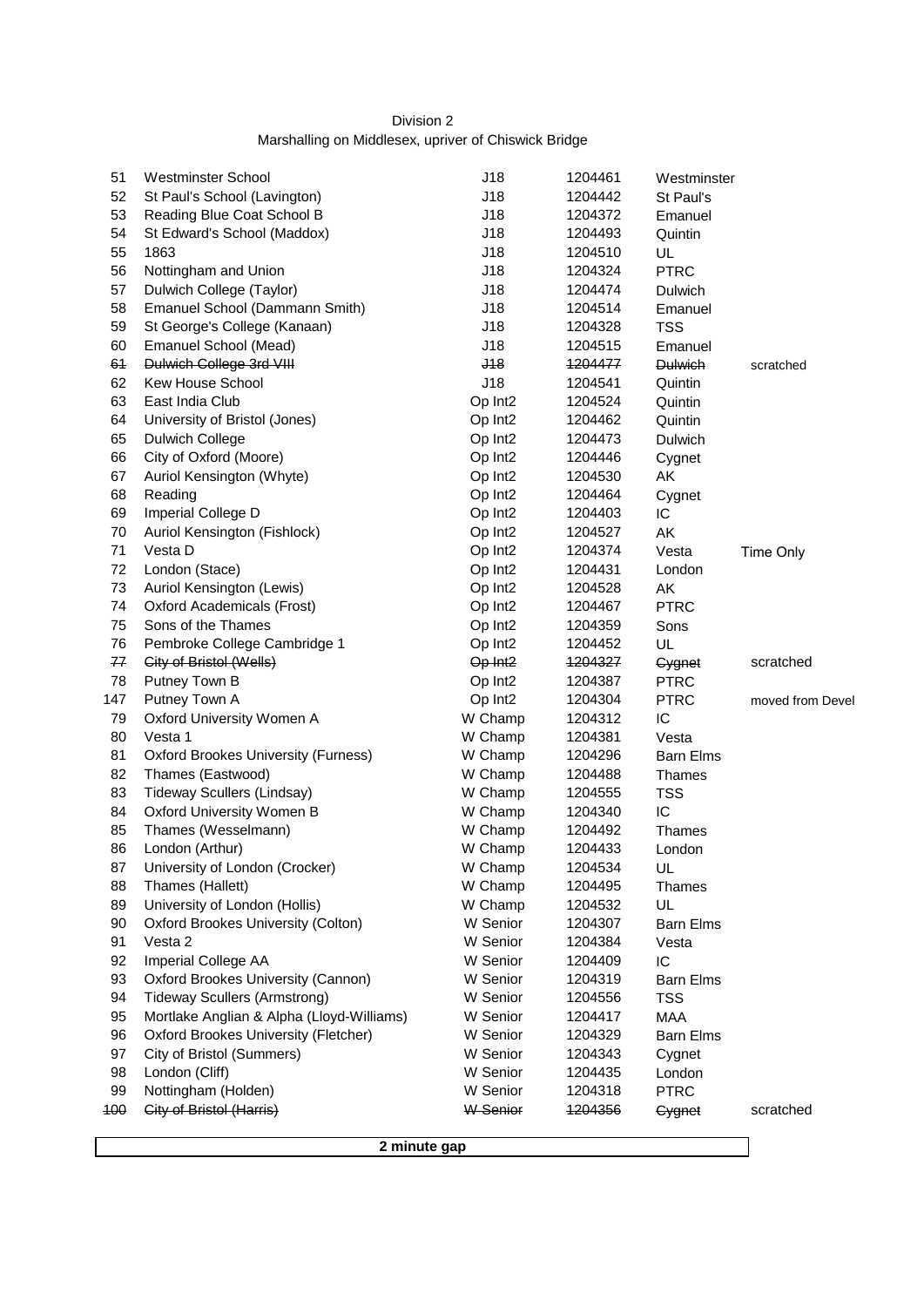# Division 3 Marshalling on Surrey, between Chiswick Bridge & Barnes Bridge

| 101 | St Paul's School (Bennison)             | J16         | 1204440 | St Paul's     |           |
|-----|-----------------------------------------|-------------|---------|---------------|-----------|
| 102 | <b>Westminster School</b>               | J16         | 1204453 | Westminster   |           |
| 103 | King's College School A                 | J16         | 1204548 | <b>KCS</b>    |           |
| 104 | St Paul's School (Harker)               | J16         | 1204401 | St Paul's     |           |
| 105 | Dulwich College (Ramakrishnan)          | J16         | 1204481 | Dulwich       |           |
| 106 | King's College School B                 | J16         | 1204549 | <b>KCS</b>    |           |
| 107 | 1863                                    | J16         | 1204511 | UL.           |           |
| 108 | Dulwich College (Khoo)                  | J16         | 1204480 | Dulwich       |           |
| 109 | Maidenhead                              | J16         | 1204586 | Quintin       |           |
| 110 | London (Cannon)                         | MasBCD (B)  | 1204441 | London UL     |           |
| 111 | London (Grace)                          | MasBCD (C)  | 1204450 | London AK     |           |
| 112 | Upper Thames / London (Moneley)         | MasBCD (D)  | 1204564 | Thames        |           |
| 113 | Thames Tradesmen's                      | MasBCD (D)  | 1204509 | UL            |           |
| 114 | Upper Thames (Sutherland)               | MasBCD (D)  | 1204615 | <b>Thames</b> | scratched |
| 115 | Peterborough City                       | MasE        | 1204445 | Cygnet        |           |
| 116 | <b>Tideway Scullers</b>                 | MasE        | 1204566 | <b>TSS</b>    |           |
| 117 | Sons of the Thames                      | MasE        | 1204364 | Sons          |           |
| 118 | Marlow                                  | MasE        | 1204379 | Vesta         |           |
| 119 | Mortlake Anglian & Alpha (Matteotti)    | W Int1      | 1204465 | <b>MAA</b>    |           |
| 120 | <b>Oxford University Women's Lwt</b>    | W Int1      | 1204322 | Quintin       |           |
| 121 | Thames (Bainbridge)                     | W Int1      | 1204496 | Thames        |           |
| 122 | Henley                                  | W Int1      | 1204437 | Cygnet        |           |
| 123 | Thames (Wellington)                     | W Int1      | 1204497 | Thames        |           |
| 124 | <b>Putney Town</b>                      | W Int1      | 1204342 | <b>PTRC</b>   |           |
| 125 | <b>Barnes Bridge Ladies 1</b>           | W Int1      | 1204592 | Cygnet        |           |
| 126 | Auriol Kensington (Barber)              | W Int1      | 1204535 | AK            |           |
| 127 | University of Bristol (Bothamley-Dakin) | W Int1      | 1204568 | Quintin       |           |
| 128 | Nottingham (Povey)                      | W Int1      | 1204386 | <b>PTRC</b>   |           |
| 129 | Notts County Rowing Assn                | W Int1      | 1204491 | Cygnet        |           |
| 130 | Wolfson College Oxford 'Byb'            | W Int1      | 1204341 | <b>PTRC</b>   |           |
| 131 | Henley                                  | <b>WJ18</b> | 1204427 | Cygnet        |           |
| 132 | Lady Eleanor Holles School (Fatani)     | <b>WJ18</b> | 1204294 | ₩             | scratched |
| 133 | <b>Headington School</b>                | <b>WJ18</b> | 1204466 | <b>PHS</b>    |           |
| 134 | <b>Emanuel School</b>                   | <b>WJ18</b> | 1204517 | Emanuel       |           |
| 135 | Surbiton High School 'Blake'            | <b>WJ18</b> | 1204362 | <b>PTRC</b>   |           |
| 436 | Lady Eleanor Holles School (Bonner)     | <b>WJ18</b> | 1204299 | ₩             | scratched |
| 137 | Godolphin & Latymer School A            | <b>WJ18</b> | 1204558 | <b>KCS</b>    |           |
| 138 | Putney High School                      | <b>WJ18</b> | 1204499 | <b>PHS</b>    |           |
| 139 | St Edward's School                      | <b>WJ18</b> | 1204498 | Quintin       |           |
| 140 | Surbiton High School 'Tarantino'        | <b>WJ18</b> | 1204378 | <b>PTRC</b>   | scratched |
| 141 | St Paul's Girls' School                 | WJ18        | 1204351 | TSS           |           |
| 142 | Godolphin & Latymer School B            | <b>WJ18</b> | 1204559 | <b>KCS</b>    |           |
| 143 | Kew House School                        | <b>WJ18</b> | 1204542 | Quintin       |           |
| 144 | St George's College                     | <b>WJ18</b> | 1204371 | <b>TSS</b>    |           |
| 145 | University of Warwick (Smith)           | Op Devel    | 1204335 | UL            |           |
| 146 | Twickenham 'Hide'                       | Op Devel    | 1204406 | Thames        |           |
|     | Crew 147 will now start after crew 78   |             |         |               |           |
| 148 | Oxford Academicals (Giordano)           | Op Devel    | 1204468 | <b>PTRC</b>   |           |
| 149 | Twickenham 'Seek'                       | Op Devel    | 1204416 | Thames        |           |
| 150 | Furnivall                               | Op Devel    | 1204522 | Furnivall     |           |
|     |                                         |             |         |               |           |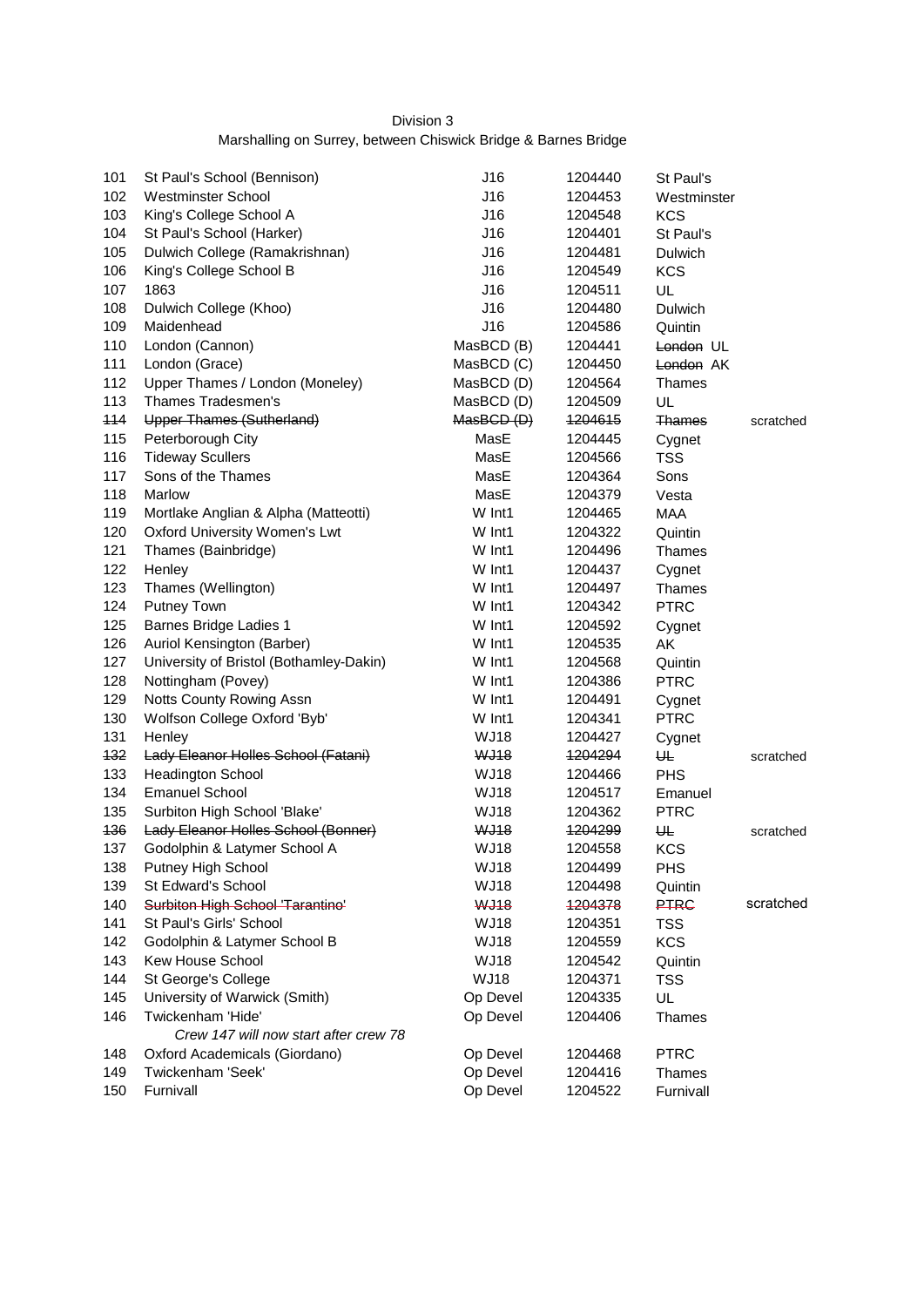| Division 4                                                        |  |
|-------------------------------------------------------------------|--|
| Marshalling on Middlesex, between Chiswick Bridge & Barnes Bridge |  |

| 153<br>Nottingham / Nottingham Trent / Ross<br>Op Devel<br><b>PTRC</b><br>1204369<br>154<br>Op Devel<br><b>Bristol Ariel</b><br>1204500<br><b>Barn Elms</b><br>155<br>University of Warwick (Jacques)<br>Op Devel<br>1204347<br>UL<br>Op Devel<br>156<br>1204572<br>Cygnet<br>Cygnet<br>157<br>Marlow<br>Op Devel<br>1204415<br>Vesta<br>158<br>Linacre College Oxford Y<br>Op Devel<br><b>PTRC</b><br>1204317<br>159<br>Op Devel<br>New College Oxford<br>1204348<br>PTRG Dulwich<br>160<br>Putney Town (Fitzgerald)<br>Op Devel<br><b>PTRC</b><br>1204334<br>161<br>Imperial College E<br>Op Devel<br>IC<br>1204483<br>162<br>Pembroke College Cambridge 2<br>Op Devel<br>UL<br>1204613<br>163<br>Royal Free & Univ Coll Med Sch<br>Op Devel<br>UL<br>1204349<br>164<br>Imperial College F<br>Op Devel<br>IC<br>1204578<br>165<br>University of Bristol (Mahoney)<br>Op Devel<br>1204675<br>Quintin<br>2 minute gap<br>J15<br>166<br>St Paul's School (Wild)<br>1204345<br>St Paul's<br>167<br>Westminster School 'On'<br>J15<br>1204457<br>Westminster<br>J15<br>168<br>Radley College (Lowrie)<br>1204407<br>St Paul's<br>169<br>J15<br>Reading Blue Coat School A<br>1204382<br>Emanuel<br>170<br>St Paul's School (Kalia)<br>J15<br>1204365<br>St Paul's<br>171<br>King's College School A<br>J15<br>1204539<br><b>KCS</b><br>172<br>St George's College (Butler)<br>J15<br>1204383<br><b>TSS</b><br>173<br>Dulwich College (Skinner)<br>J15<br>1204484<br>Dulwich<br>174<br>Kew House School<br>J15<br>1204544<br>Quintin<br>175<br>J15<br>Westminster School 'Off'<br>1204455<br>Westminster<br>176<br>St Paul's School (Shabeeh)<br>J15<br>1204376<br>St Paul's<br>177<br>J15<br>Dulwich College (Evans)<br>1204487<br>Dulwich<br>178<br><b>Emanuel School</b><br>J15<br>1204513<br>Emanuel<br>179<br>J15<br>St George's College (Shawyer)<br>1204436<br><b>TSS</b><br>180<br>King's College School B<br>J15<br>1204563<br><b>KCS</b><br>181<br>Radley College (Wenger)<br>J15<br>1204410<br>St Paul's<br>182<br>Reading Blue Coat School B<br>J15<br>1204390<br>Emanuel<br>183<br><b>WJ16</b><br>1204429<br>Henley<br>Cygnet<br>184<br><b>WJ16</b><br><b>TSS</b><br>St Paul's Girls' School 'McCartney'<br>1204315<br><b>WJ16</b><br>₩<br>185<br><b>Lady Eleanor Holles School</b><br>1204354<br>scratched<br><b>WJ16</b><br>186<br>Putney High School A<br>1204501<br><b>PHS</b><br>187<br>Surbiton High School 'Mint 1'<br><b>WJ16</b><br><b>PTRC</b><br>1204293<br>188<br>St Paul's Girls' School 'Lennon'<br><b>WJ16</b><br>1204336<br><b>TSS</b><br>189<br><b>Headington School</b><br><b>WJ16</b><br>1204531<br><b>PHS</b><br>190<br><b>WJ16</b><br>PHS<br>Putney High School B<br>1204504<br>191<br><b>Emanuel School</b><br><b>WJ16</b><br>1204519<br>Emanuel<br>192<br>Godolphin & Latymer School<br><b>WJ16</b><br><b>KCS</b><br>1204561<br>193<br><b>WJ16</b><br><b>PTRC</b><br>Surbiton High School 'Mint 2'<br>1204302<br>194<br>Maidenhead<br><b>WJ16</b><br>1204588<br>Quintin<br>195<br>Weybridge<br>WMasCDE (C)<br><b>MAA</b><br>1204438<br>196<br>Putney Town (Huddy)<br><b>PTRC</b><br>WMasCDE (D)<br>1204430<br>197<br>Weybridge<br>WMasCDE (D)<br>1204434<br><b>MAA</b><br>198<br>Putney Town (McGregor-Macdonald)<br>WMasCDE (D)<br><b>PTRC</b><br>1204420<br>199<br>Marlow<br>WMasCDE (E)<br>1204447<br>Vesta<br>200<br>Broxbourne<br>WMasCDE (E)<br>1204576<br>Cygnet | 151 | Linacre College Oxford X | Op Devel | 1204300 | <b>PTRC</b> |                  |
|---------------------------------------------------------------------------------------------------------------------------------------------------------------------------------------------------------------------------------------------------------------------------------------------------------------------------------------------------------------------------------------------------------------------------------------------------------------------------------------------------------------------------------------------------------------------------------------------------------------------------------------------------------------------------------------------------------------------------------------------------------------------------------------------------------------------------------------------------------------------------------------------------------------------------------------------------------------------------------------------------------------------------------------------------------------------------------------------------------------------------------------------------------------------------------------------------------------------------------------------------------------------------------------------------------------------------------------------------------------------------------------------------------------------------------------------------------------------------------------------------------------------------------------------------------------------------------------------------------------------------------------------------------------------------------------------------------------------------------------------------------------------------------------------------------------------------------------------------------------------------------------------------------------------------------------------------------------------------------------------------------------------------------------------------------------------------------------------------------------------------------------------------------------------------------------------------------------------------------------------------------------------------------------------------------------------------------------------------------------------------------------------------------------------------------------------------------------------------------------------------------------------------------------------------------------------------------------------------------------------------------------------------------------------------------------------------------------------------------------------------------------------------------------------------------------------------------------------------------------------------------------------------------------------------------------------------------------------------------------------------------------------------------------------------------------------------------------------------------------------------------------------------------------------------------------------------------------------------------------------------------------------------------------------------------------------------------------------------------------------------------------------------------|-----|--------------------------|----------|---------|-------------|------------------|
|                                                                                                                                                                                                                                                                                                                                                                                                                                                                                                                                                                                                                                                                                                                                                                                                                                                                                                                                                                                                                                                                                                                                                                                                                                                                                                                                                                                                                                                                                                                                                                                                                                                                                                                                                                                                                                                                                                                                                                                                                                                                                                                                                                                                                                                                                                                                                                                                                                                                                                                                                                                                                                                                                                                                                                                                                                                                                                                                                                                                                                                                                                                                                                                                                                                                                                                                                                                                         | 152 | Magdalen College Oxford  | Op Devel | 1204305 | Dulwich     |                  |
|                                                                                                                                                                                                                                                                                                                                                                                                                                                                                                                                                                                                                                                                                                                                                                                                                                                                                                                                                                                                                                                                                                                                                                                                                                                                                                                                                                                                                                                                                                                                                                                                                                                                                                                                                                                                                                                                                                                                                                                                                                                                                                                                                                                                                                                                                                                                                                                                                                                                                                                                                                                                                                                                                                                                                                                                                                                                                                                                                                                                                                                                                                                                                                                                                                                                                                                                                                                                         |     |                          |          |         |             |                  |
|                                                                                                                                                                                                                                                                                                                                                                                                                                                                                                                                                                                                                                                                                                                                                                                                                                                                                                                                                                                                                                                                                                                                                                                                                                                                                                                                                                                                                                                                                                                                                                                                                                                                                                                                                                                                                                                                                                                                                                                                                                                                                                                                                                                                                                                                                                                                                                                                                                                                                                                                                                                                                                                                                                                                                                                                                                                                                                                                                                                                                                                                                                                                                                                                                                                                                                                                                                                                         |     |                          |          |         |             |                  |
|                                                                                                                                                                                                                                                                                                                                                                                                                                                                                                                                                                                                                                                                                                                                                                                                                                                                                                                                                                                                                                                                                                                                                                                                                                                                                                                                                                                                                                                                                                                                                                                                                                                                                                                                                                                                                                                                                                                                                                                                                                                                                                                                                                                                                                                                                                                                                                                                                                                                                                                                                                                                                                                                                                                                                                                                                                                                                                                                                                                                                                                                                                                                                                                                                                                                                                                                                                                                         |     |                          |          |         |             |                  |
|                                                                                                                                                                                                                                                                                                                                                                                                                                                                                                                                                                                                                                                                                                                                                                                                                                                                                                                                                                                                                                                                                                                                                                                                                                                                                                                                                                                                                                                                                                                                                                                                                                                                                                                                                                                                                                                                                                                                                                                                                                                                                                                                                                                                                                                                                                                                                                                                                                                                                                                                                                                                                                                                                                                                                                                                                                                                                                                                                                                                                                                                                                                                                                                                                                                                                                                                                                                                         |     |                          |          |         |             |                  |
|                                                                                                                                                                                                                                                                                                                                                                                                                                                                                                                                                                                                                                                                                                                                                                                                                                                                                                                                                                                                                                                                                                                                                                                                                                                                                                                                                                                                                                                                                                                                                                                                                                                                                                                                                                                                                                                                                                                                                                                                                                                                                                                                                                                                                                                                                                                                                                                                                                                                                                                                                                                                                                                                                                                                                                                                                                                                                                                                                                                                                                                                                                                                                                                                                                                                                                                                                                                                         |     |                          |          |         |             |                  |
|                                                                                                                                                                                                                                                                                                                                                                                                                                                                                                                                                                                                                                                                                                                                                                                                                                                                                                                                                                                                                                                                                                                                                                                                                                                                                                                                                                                                                                                                                                                                                                                                                                                                                                                                                                                                                                                                                                                                                                                                                                                                                                                                                                                                                                                                                                                                                                                                                                                                                                                                                                                                                                                                                                                                                                                                                                                                                                                                                                                                                                                                                                                                                                                                                                                                                                                                                                                                         |     |                          |          |         |             |                  |
|                                                                                                                                                                                                                                                                                                                                                                                                                                                                                                                                                                                                                                                                                                                                                                                                                                                                                                                                                                                                                                                                                                                                                                                                                                                                                                                                                                                                                                                                                                                                                                                                                                                                                                                                                                                                                                                                                                                                                                                                                                                                                                                                                                                                                                                                                                                                                                                                                                                                                                                                                                                                                                                                                                                                                                                                                                                                                                                                                                                                                                                                                                                                                                                                                                                                                                                                                                                                         |     |                          |          |         |             |                  |
|                                                                                                                                                                                                                                                                                                                                                                                                                                                                                                                                                                                                                                                                                                                                                                                                                                                                                                                                                                                                                                                                                                                                                                                                                                                                                                                                                                                                                                                                                                                                                                                                                                                                                                                                                                                                                                                                                                                                                                                                                                                                                                                                                                                                                                                                                                                                                                                                                                                                                                                                                                                                                                                                                                                                                                                                                                                                                                                                                                                                                                                                                                                                                                                                                                                                                                                                                                                                         |     |                          |          |         |             |                  |
|                                                                                                                                                                                                                                                                                                                                                                                                                                                                                                                                                                                                                                                                                                                                                                                                                                                                                                                                                                                                                                                                                                                                                                                                                                                                                                                                                                                                                                                                                                                                                                                                                                                                                                                                                                                                                                                                                                                                                                                                                                                                                                                                                                                                                                                                                                                                                                                                                                                                                                                                                                                                                                                                                                                                                                                                                                                                                                                                                                                                                                                                                                                                                                                                                                                                                                                                                                                                         |     |                          |          |         |             |                  |
|                                                                                                                                                                                                                                                                                                                                                                                                                                                                                                                                                                                                                                                                                                                                                                                                                                                                                                                                                                                                                                                                                                                                                                                                                                                                                                                                                                                                                                                                                                                                                                                                                                                                                                                                                                                                                                                                                                                                                                                                                                                                                                                                                                                                                                                                                                                                                                                                                                                                                                                                                                                                                                                                                                                                                                                                                                                                                                                                                                                                                                                                                                                                                                                                                                                                                                                                                                                                         |     |                          |          |         |             |                  |
|                                                                                                                                                                                                                                                                                                                                                                                                                                                                                                                                                                                                                                                                                                                                                                                                                                                                                                                                                                                                                                                                                                                                                                                                                                                                                                                                                                                                                                                                                                                                                                                                                                                                                                                                                                                                                                                                                                                                                                                                                                                                                                                                                                                                                                                                                                                                                                                                                                                                                                                                                                                                                                                                                                                                                                                                                                                                                                                                                                                                                                                                                                                                                                                                                                                                                                                                                                                                         |     |                          |          |         |             |                  |
|                                                                                                                                                                                                                                                                                                                                                                                                                                                                                                                                                                                                                                                                                                                                                                                                                                                                                                                                                                                                                                                                                                                                                                                                                                                                                                                                                                                                                                                                                                                                                                                                                                                                                                                                                                                                                                                                                                                                                                                                                                                                                                                                                                                                                                                                                                                                                                                                                                                                                                                                                                                                                                                                                                                                                                                                                                                                                                                                                                                                                                                                                                                                                                                                                                                                                                                                                                                                         |     |                          |          |         |             |                  |
|                                                                                                                                                                                                                                                                                                                                                                                                                                                                                                                                                                                                                                                                                                                                                                                                                                                                                                                                                                                                                                                                                                                                                                                                                                                                                                                                                                                                                                                                                                                                                                                                                                                                                                                                                                                                                                                                                                                                                                                                                                                                                                                                                                                                                                                                                                                                                                                                                                                                                                                                                                                                                                                                                                                                                                                                                                                                                                                                                                                                                                                                                                                                                                                                                                                                                                                                                                                                         |     |                          |          |         |             |                  |
|                                                                                                                                                                                                                                                                                                                                                                                                                                                                                                                                                                                                                                                                                                                                                                                                                                                                                                                                                                                                                                                                                                                                                                                                                                                                                                                                                                                                                                                                                                                                                                                                                                                                                                                                                                                                                                                                                                                                                                                                                                                                                                                                                                                                                                                                                                                                                                                                                                                                                                                                                                                                                                                                                                                                                                                                                                                                                                                                                                                                                                                                                                                                                                                                                                                                                                                                                                                                         |     |                          |          |         |             |                  |
|                                                                                                                                                                                                                                                                                                                                                                                                                                                                                                                                                                                                                                                                                                                                                                                                                                                                                                                                                                                                                                                                                                                                                                                                                                                                                                                                                                                                                                                                                                                                                                                                                                                                                                                                                                                                                                                                                                                                                                                                                                                                                                                                                                                                                                                                                                                                                                                                                                                                                                                                                                                                                                                                                                                                                                                                                                                                                                                                                                                                                                                                                                                                                                                                                                                                                                                                                                                                         |     |                          |          |         |             |                  |
|                                                                                                                                                                                                                                                                                                                                                                                                                                                                                                                                                                                                                                                                                                                                                                                                                                                                                                                                                                                                                                                                                                                                                                                                                                                                                                                                                                                                                                                                                                                                                                                                                                                                                                                                                                                                                                                                                                                                                                                                                                                                                                                                                                                                                                                                                                                                                                                                                                                                                                                                                                                                                                                                                                                                                                                                                                                                                                                                                                                                                                                                                                                                                                                                                                                                                                                                                                                                         |     |                          |          |         |             |                  |
|                                                                                                                                                                                                                                                                                                                                                                                                                                                                                                                                                                                                                                                                                                                                                                                                                                                                                                                                                                                                                                                                                                                                                                                                                                                                                                                                                                                                                                                                                                                                                                                                                                                                                                                                                                                                                                                                                                                                                                                                                                                                                                                                                                                                                                                                                                                                                                                                                                                                                                                                                                                                                                                                                                                                                                                                                                                                                                                                                                                                                                                                                                                                                                                                                                                                                                                                                                                                         |     |                          |          |         |             |                  |
|                                                                                                                                                                                                                                                                                                                                                                                                                                                                                                                                                                                                                                                                                                                                                                                                                                                                                                                                                                                                                                                                                                                                                                                                                                                                                                                                                                                                                                                                                                                                                                                                                                                                                                                                                                                                                                                                                                                                                                                                                                                                                                                                                                                                                                                                                                                                                                                                                                                                                                                                                                                                                                                                                                                                                                                                                                                                                                                                                                                                                                                                                                                                                                                                                                                                                                                                                                                                         |     |                          |          |         |             |                  |
|                                                                                                                                                                                                                                                                                                                                                                                                                                                                                                                                                                                                                                                                                                                                                                                                                                                                                                                                                                                                                                                                                                                                                                                                                                                                                                                                                                                                                                                                                                                                                                                                                                                                                                                                                                                                                                                                                                                                                                                                                                                                                                                                                                                                                                                                                                                                                                                                                                                                                                                                                                                                                                                                                                                                                                                                                                                                                                                                                                                                                                                                                                                                                                                                                                                                                                                                                                                                         |     |                          |          |         |             |                  |
|                                                                                                                                                                                                                                                                                                                                                                                                                                                                                                                                                                                                                                                                                                                                                                                                                                                                                                                                                                                                                                                                                                                                                                                                                                                                                                                                                                                                                                                                                                                                                                                                                                                                                                                                                                                                                                                                                                                                                                                                                                                                                                                                                                                                                                                                                                                                                                                                                                                                                                                                                                                                                                                                                                                                                                                                                                                                                                                                                                                                                                                                                                                                                                                                                                                                                                                                                                                                         |     |                          |          |         |             |                  |
|                                                                                                                                                                                                                                                                                                                                                                                                                                                                                                                                                                                                                                                                                                                                                                                                                                                                                                                                                                                                                                                                                                                                                                                                                                                                                                                                                                                                                                                                                                                                                                                                                                                                                                                                                                                                                                                                                                                                                                                                                                                                                                                                                                                                                                                                                                                                                                                                                                                                                                                                                                                                                                                                                                                                                                                                                                                                                                                                                                                                                                                                                                                                                                                                                                                                                                                                                                                                         |     |                          |          |         |             |                  |
|                                                                                                                                                                                                                                                                                                                                                                                                                                                                                                                                                                                                                                                                                                                                                                                                                                                                                                                                                                                                                                                                                                                                                                                                                                                                                                                                                                                                                                                                                                                                                                                                                                                                                                                                                                                                                                                                                                                                                                                                                                                                                                                                                                                                                                                                                                                                                                                                                                                                                                                                                                                                                                                                                                                                                                                                                                                                                                                                                                                                                                                                                                                                                                                                                                                                                                                                                                                                         |     |                          |          |         |             |                  |
|                                                                                                                                                                                                                                                                                                                                                                                                                                                                                                                                                                                                                                                                                                                                                                                                                                                                                                                                                                                                                                                                                                                                                                                                                                                                                                                                                                                                                                                                                                                                                                                                                                                                                                                                                                                                                                                                                                                                                                                                                                                                                                                                                                                                                                                                                                                                                                                                                                                                                                                                                                                                                                                                                                                                                                                                                                                                                                                                                                                                                                                                                                                                                                                                                                                                                                                                                                                                         |     |                          |          |         |             |                  |
|                                                                                                                                                                                                                                                                                                                                                                                                                                                                                                                                                                                                                                                                                                                                                                                                                                                                                                                                                                                                                                                                                                                                                                                                                                                                                                                                                                                                                                                                                                                                                                                                                                                                                                                                                                                                                                                                                                                                                                                                                                                                                                                                                                                                                                                                                                                                                                                                                                                                                                                                                                                                                                                                                                                                                                                                                                                                                                                                                                                                                                                                                                                                                                                                                                                                                                                                                                                                         |     |                          |          |         |             | scratched        |
|                                                                                                                                                                                                                                                                                                                                                                                                                                                                                                                                                                                                                                                                                                                                                                                                                                                                                                                                                                                                                                                                                                                                                                                                                                                                                                                                                                                                                                                                                                                                                                                                                                                                                                                                                                                                                                                                                                                                                                                                                                                                                                                                                                                                                                                                                                                                                                                                                                                                                                                                                                                                                                                                                                                                                                                                                                                                                                                                                                                                                                                                                                                                                                                                                                                                                                                                                                                                         |     |                          |          |         |             |                  |
|                                                                                                                                                                                                                                                                                                                                                                                                                                                                                                                                                                                                                                                                                                                                                                                                                                                                                                                                                                                                                                                                                                                                                                                                                                                                                                                                                                                                                                                                                                                                                                                                                                                                                                                                                                                                                                                                                                                                                                                                                                                                                                                                                                                                                                                                                                                                                                                                                                                                                                                                                                                                                                                                                                                                                                                                                                                                                                                                                                                                                                                                                                                                                                                                                                                                                                                                                                                                         |     |                          |          |         |             |                  |
|                                                                                                                                                                                                                                                                                                                                                                                                                                                                                                                                                                                                                                                                                                                                                                                                                                                                                                                                                                                                                                                                                                                                                                                                                                                                                                                                                                                                                                                                                                                                                                                                                                                                                                                                                                                                                                                                                                                                                                                                                                                                                                                                                                                                                                                                                                                                                                                                                                                                                                                                                                                                                                                                                                                                                                                                                                                                                                                                                                                                                                                                                                                                                                                                                                                                                                                                                                                                         |     |                          |          |         |             |                  |
|                                                                                                                                                                                                                                                                                                                                                                                                                                                                                                                                                                                                                                                                                                                                                                                                                                                                                                                                                                                                                                                                                                                                                                                                                                                                                                                                                                                                                                                                                                                                                                                                                                                                                                                                                                                                                                                                                                                                                                                                                                                                                                                                                                                                                                                                                                                                                                                                                                                                                                                                                                                                                                                                                                                                                                                                                                                                                                                                                                                                                                                                                                                                                                                                                                                                                                                                                                                                         |     |                          |          |         |             |                  |
|                                                                                                                                                                                                                                                                                                                                                                                                                                                                                                                                                                                                                                                                                                                                                                                                                                                                                                                                                                                                                                                                                                                                                                                                                                                                                                                                                                                                                                                                                                                                                                                                                                                                                                                                                                                                                                                                                                                                                                                                                                                                                                                                                                                                                                                                                                                                                                                                                                                                                                                                                                                                                                                                                                                                                                                                                                                                                                                                                                                                                                                                                                                                                                                                                                                                                                                                                                                                         |     |                          |          |         |             |                  |
|                                                                                                                                                                                                                                                                                                                                                                                                                                                                                                                                                                                                                                                                                                                                                                                                                                                                                                                                                                                                                                                                                                                                                                                                                                                                                                                                                                                                                                                                                                                                                                                                                                                                                                                                                                                                                                                                                                                                                                                                                                                                                                                                                                                                                                                                                                                                                                                                                                                                                                                                                                                                                                                                                                                                                                                                                                                                                                                                                                                                                                                                                                                                                                                                                                                                                                                                                                                                         |     |                          |          |         |             |                  |
|                                                                                                                                                                                                                                                                                                                                                                                                                                                                                                                                                                                                                                                                                                                                                                                                                                                                                                                                                                                                                                                                                                                                                                                                                                                                                                                                                                                                                                                                                                                                                                                                                                                                                                                                                                                                                                                                                                                                                                                                                                                                                                                                                                                                                                                                                                                                                                                                                                                                                                                                                                                                                                                                                                                                                                                                                                                                                                                                                                                                                                                                                                                                                                                                                                                                                                                                                                                                         |     |                          |          |         |             |                  |
|                                                                                                                                                                                                                                                                                                                                                                                                                                                                                                                                                                                                                                                                                                                                                                                                                                                                                                                                                                                                                                                                                                                                                                                                                                                                                                                                                                                                                                                                                                                                                                                                                                                                                                                                                                                                                                                                                                                                                                                                                                                                                                                                                                                                                                                                                                                                                                                                                                                                                                                                                                                                                                                                                                                                                                                                                                                                                                                                                                                                                                                                                                                                                                                                                                                                                                                                                                                                         |     |                          |          |         |             |                  |
|                                                                                                                                                                                                                                                                                                                                                                                                                                                                                                                                                                                                                                                                                                                                                                                                                                                                                                                                                                                                                                                                                                                                                                                                                                                                                                                                                                                                                                                                                                                                                                                                                                                                                                                                                                                                                                                                                                                                                                                                                                                                                                                                                                                                                                                                                                                                                                                                                                                                                                                                                                                                                                                                                                                                                                                                                                                                                                                                                                                                                                                                                                                                                                                                                                                                                                                                                                                                         |     |                          |          |         |             |                  |
|                                                                                                                                                                                                                                                                                                                                                                                                                                                                                                                                                                                                                                                                                                                                                                                                                                                                                                                                                                                                                                                                                                                                                                                                                                                                                                                                                                                                                                                                                                                                                                                                                                                                                                                                                                                                                                                                                                                                                                                                                                                                                                                                                                                                                                                                                                                                                                                                                                                                                                                                                                                                                                                                                                                                                                                                                                                                                                                                                                                                                                                                                                                                                                                                                                                                                                                                                                                                         |     |                          |          |         |             |                  |
|                                                                                                                                                                                                                                                                                                                                                                                                                                                                                                                                                                                                                                                                                                                                                                                                                                                                                                                                                                                                                                                                                                                                                                                                                                                                                                                                                                                                                                                                                                                                                                                                                                                                                                                                                                                                                                                                                                                                                                                                                                                                                                                                                                                                                                                                                                                                                                                                                                                                                                                                                                                                                                                                                                                                                                                                                                                                                                                                                                                                                                                                                                                                                                                                                                                                                                                                                                                                         |     |                          |          |         |             |                  |
|                                                                                                                                                                                                                                                                                                                                                                                                                                                                                                                                                                                                                                                                                                                                                                                                                                                                                                                                                                                                                                                                                                                                                                                                                                                                                                                                                                                                                                                                                                                                                                                                                                                                                                                                                                                                                                                                                                                                                                                                                                                                                                                                                                                                                                                                                                                                                                                                                                                                                                                                                                                                                                                                                                                                                                                                                                                                                                                                                                                                                                                                                                                                                                                                                                                                                                                                                                                                         |     |                          |          |         |             |                  |
|                                                                                                                                                                                                                                                                                                                                                                                                                                                                                                                                                                                                                                                                                                                                                                                                                                                                                                                                                                                                                                                                                                                                                                                                                                                                                                                                                                                                                                                                                                                                                                                                                                                                                                                                                                                                                                                                                                                                                                                                                                                                                                                                                                                                                                                                                                                                                                                                                                                                                                                                                                                                                                                                                                                                                                                                                                                                                                                                                                                                                                                                                                                                                                                                                                                                                                                                                                                                         |     |                          |          |         |             |                  |
|                                                                                                                                                                                                                                                                                                                                                                                                                                                                                                                                                                                                                                                                                                                                                                                                                                                                                                                                                                                                                                                                                                                                                                                                                                                                                                                                                                                                                                                                                                                                                                                                                                                                                                                                                                                                                                                                                                                                                                                                                                                                                                                                                                                                                                                                                                                                                                                                                                                                                                                                                                                                                                                                                                                                                                                                                                                                                                                                                                                                                                                                                                                                                                                                                                                                                                                                                                                                         |     |                          |          |         |             |                  |
|                                                                                                                                                                                                                                                                                                                                                                                                                                                                                                                                                                                                                                                                                                                                                                                                                                                                                                                                                                                                                                                                                                                                                                                                                                                                                                                                                                                                                                                                                                                                                                                                                                                                                                                                                                                                                                                                                                                                                                                                                                                                                                                                                                                                                                                                                                                                                                                                                                                                                                                                                                                                                                                                                                                                                                                                                                                                                                                                                                                                                                                                                                                                                                                                                                                                                                                                                                                                         |     |                          |          |         |             |                  |
|                                                                                                                                                                                                                                                                                                                                                                                                                                                                                                                                                                                                                                                                                                                                                                                                                                                                                                                                                                                                                                                                                                                                                                                                                                                                                                                                                                                                                                                                                                                                                                                                                                                                                                                                                                                                                                                                                                                                                                                                                                                                                                                                                                                                                                                                                                                                                                                                                                                                                                                                                                                                                                                                                                                                                                                                                                                                                                                                                                                                                                                                                                                                                                                                                                                                                                                                                                                                         |     |                          |          |         |             |                  |
|                                                                                                                                                                                                                                                                                                                                                                                                                                                                                                                                                                                                                                                                                                                                                                                                                                                                                                                                                                                                                                                                                                                                                                                                                                                                                                                                                                                                                                                                                                                                                                                                                                                                                                                                                                                                                                                                                                                                                                                                                                                                                                                                                                                                                                                                                                                                                                                                                                                                                                                                                                                                                                                                                                                                                                                                                                                                                                                                                                                                                                                                                                                                                                                                                                                                                                                                                                                                         |     |                          |          |         |             |                  |
|                                                                                                                                                                                                                                                                                                                                                                                                                                                                                                                                                                                                                                                                                                                                                                                                                                                                                                                                                                                                                                                                                                                                                                                                                                                                                                                                                                                                                                                                                                                                                                                                                                                                                                                                                                                                                                                                                                                                                                                                                                                                                                                                                                                                                                                                                                                                                                                                                                                                                                                                                                                                                                                                                                                                                                                                                                                                                                                                                                                                                                                                                                                                                                                                                                                                                                                                                                                                         |     |                          |          |         |             |                  |
|                                                                                                                                                                                                                                                                                                                                                                                                                                                                                                                                                                                                                                                                                                                                                                                                                                                                                                                                                                                                                                                                                                                                                                                                                                                                                                                                                                                                                                                                                                                                                                                                                                                                                                                                                                                                                                                                                                                                                                                                                                                                                                                                                                                                                                                                                                                                                                                                                                                                                                                                                                                                                                                                                                                                                                                                                                                                                                                                                                                                                                                                                                                                                                                                                                                                                                                                                                                                         |     |                          |          |         |             | Time Only (WJ18) |
|                                                                                                                                                                                                                                                                                                                                                                                                                                                                                                                                                                                                                                                                                                                                                                                                                                                                                                                                                                                                                                                                                                                                                                                                                                                                                                                                                                                                                                                                                                                                                                                                                                                                                                                                                                                                                                                                                                                                                                                                                                                                                                                                                                                                                                                                                                                                                                                                                                                                                                                                                                                                                                                                                                                                                                                                                                                                                                                                                                                                                                                                                                                                                                                                                                                                                                                                                                                                         |     |                          |          |         |             |                  |
|                                                                                                                                                                                                                                                                                                                                                                                                                                                                                                                                                                                                                                                                                                                                                                                                                                                                                                                                                                                                                                                                                                                                                                                                                                                                                                                                                                                                                                                                                                                                                                                                                                                                                                                                                                                                                                                                                                                                                                                                                                                                                                                                                                                                                                                                                                                                                                                                                                                                                                                                                                                                                                                                                                                                                                                                                                                                                                                                                                                                                                                                                                                                                                                                                                                                                                                                                                                                         |     |                          |          |         |             |                  |
|                                                                                                                                                                                                                                                                                                                                                                                                                                                                                                                                                                                                                                                                                                                                                                                                                                                                                                                                                                                                                                                                                                                                                                                                                                                                                                                                                                                                                                                                                                                                                                                                                                                                                                                                                                                                                                                                                                                                                                                                                                                                                                                                                                                                                                                                                                                                                                                                                                                                                                                                                                                                                                                                                                                                                                                                                                                                                                                                                                                                                                                                                                                                                                                                                                                                                                                                                                                                         |     |                          |          |         |             |                  |
|                                                                                                                                                                                                                                                                                                                                                                                                                                                                                                                                                                                                                                                                                                                                                                                                                                                                                                                                                                                                                                                                                                                                                                                                                                                                                                                                                                                                                                                                                                                                                                                                                                                                                                                                                                                                                                                                                                                                                                                                                                                                                                                                                                                                                                                                                                                                                                                                                                                                                                                                                                                                                                                                                                                                                                                                                                                                                                                                                                                                                                                                                                                                                                                                                                                                                                                                                                                                         |     |                          |          |         |             |                  |
|                                                                                                                                                                                                                                                                                                                                                                                                                                                                                                                                                                                                                                                                                                                                                                                                                                                                                                                                                                                                                                                                                                                                                                                                                                                                                                                                                                                                                                                                                                                                                                                                                                                                                                                                                                                                                                                                                                                                                                                                                                                                                                                                                                                                                                                                                                                                                                                                                                                                                                                                                                                                                                                                                                                                                                                                                                                                                                                                                                                                                                                                                                                                                                                                                                                                                                                                                                                                         |     |                          |          |         |             |                  |
|                                                                                                                                                                                                                                                                                                                                                                                                                                                                                                                                                                                                                                                                                                                                                                                                                                                                                                                                                                                                                                                                                                                                                                                                                                                                                                                                                                                                                                                                                                                                                                                                                                                                                                                                                                                                                                                                                                                                                                                                                                                                                                                                                                                                                                                                                                                                                                                                                                                                                                                                                                                                                                                                                                                                                                                                                                                                                                                                                                                                                                                                                                                                                                                                                                                                                                                                                                                                         |     |                          |          |         |             |                  |
| 2 minute gap                                                                                                                                                                                                                                                                                                                                                                                                                                                                                                                                                                                                                                                                                                                                                                                                                                                                                                                                                                                                                                                                                                                                                                                                                                                                                                                                                                                                                                                                                                                                                                                                                                                                                                                                                                                                                                                                                                                                                                                                                                                                                                                                                                                                                                                                                                                                                                                                                                                                                                                                                                                                                                                                                                                                                                                                                                                                                                                                                                                                                                                                                                                                                                                                                                                                                                                                                                                            |     |                          |          |         |             |                  |